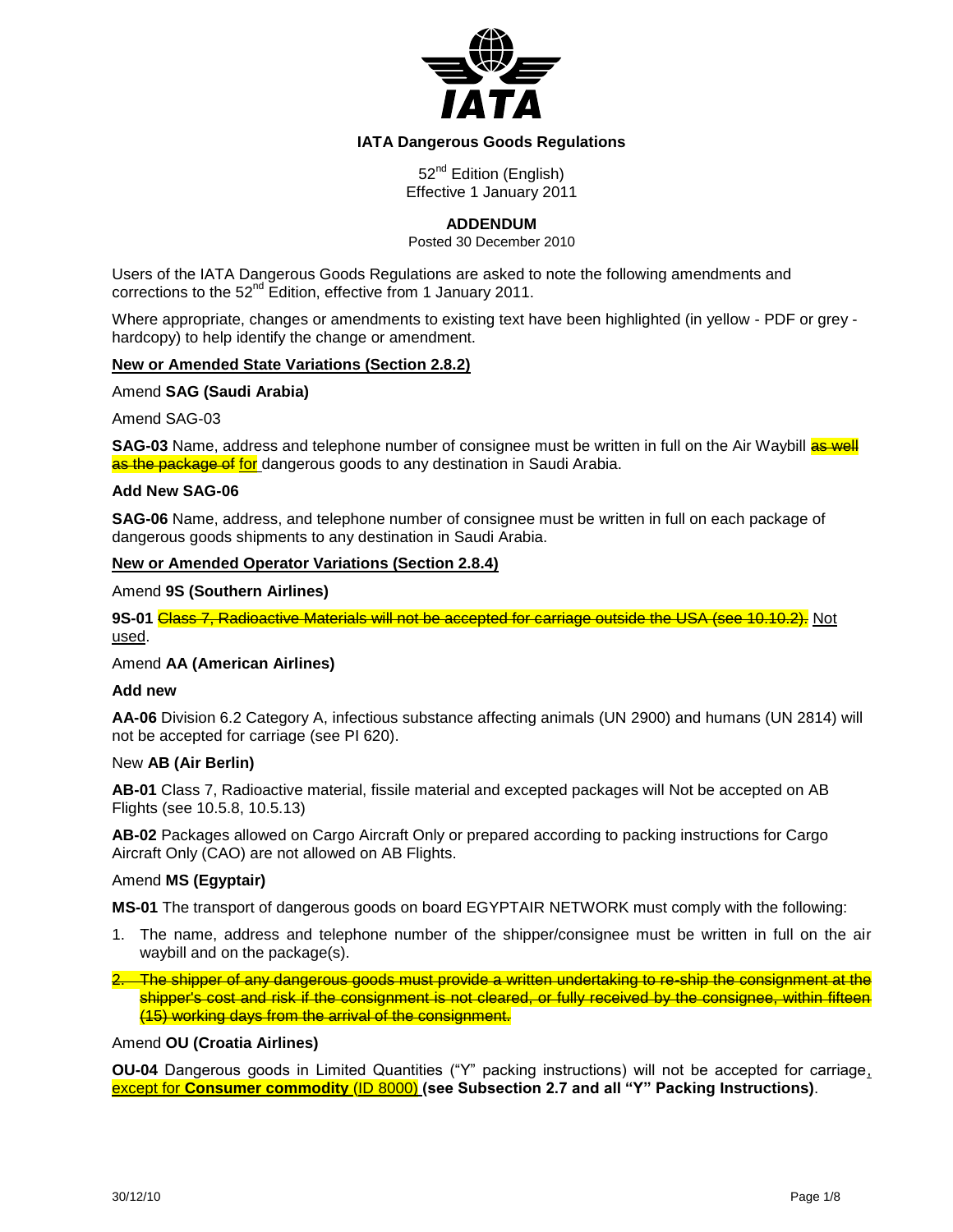

**OU-16** Biological substances, Category B UN 3373 (human or animal) will only be accepted if assigned to UN 2814 or UN 2900 as appropriate from approved Croatia Airlines customers. For additional information contact Croatia Airlines Cargo Sales Department.

The only exceptions to this variation are:

any tissues or organs intended for use in human or animal transplantation;

• pathogen-free blood or blood components collected for transfusion or for the preparation of blood products to be used for human or animal transfusion or transplantation.

In these cases, the air waybill must bear a detailed description to enable identification as non regulated material **(see Packing Instruction 620 and 8.2**).

Amend **QT (TAMPA Cargo)**

**QT-01** Dangerous goods in excepted quantities will not be accepted for carriage **(see Subsection 2.6)** Not used**.**

Amend **SV (Saudi Arabian Airlines)**

**SV-10** Not used. Battery-powered wheelchairs or mobility-aids with spillable batteries will not be accepted on SVA aircraft as checked baggage (see 2.3.2.3 and 9.3.16).

## **Add new**

**SV-13** The shipper must provide a 24-hour emergency telephone number of a person / agency who is knowledgeable of the hazards, characteristics and actions to be taken in the case of an accident or incident concerning each of the dangerous goods being transported. This telephone number, including the country and area code, preceded by the words "Emergency Contact" or "24-hour number", must be inserted on the DGD, preferably in the "Handling Information" box, e.g. Emergency Contact +47 67 50 00 00 (see 8.1.6.1 1 and 10.8.3.1 1).

A 24-hour emergency telephone number is not required for shipments that do not require a Shipper's Declaration for Dangerous Goods.

# **Section 2**

Page  $30 -$  Amend 2.7.2.1(g) as shown:

(g) Class 9: Only Dibromodifluoromethane (UN 1941), Benzaldehyde (UN 1990), Ammonium nitrate fertilizers (UN 2071), Environmentally hazardous substance, solid, n.o.s. (UN 3077), Environmentally hazardous substance, liquid, n.o.s. (UN 3082), Chemical kit or First aid kit (UN 3316), Aviation regulated liquid, n.o.s. (UN 3334), Aviation regulated solid, n.o.s. (UN 3335) of Class 9 substances.

Page  $31 -$  Amend 2.7.2.2(j) as shown:

(j) Class 9: Miscellaneous dangerous goods except Dibromodifluoromethane (UN 1941), Benzaldehyde (UN 1990), Ammonium nitrate fertilizers (UN 2071), Environmentally hazardous substance, solid, n.o.s. (UN 3077), Environmentally hazardous substance, liquid, n.o.s. (UN 3082), Chemical kit or First aid kit (UN 3316), Aviation regulated liquid, n.o.s. (UN 3334), Aviation regulated solid, n.o.s. (UN 3335).

# **Section 3**

Page 132 – Amend 3.9.2.4 as shown:

# **3.9.2.4 Environmentally Hazardous Substances**

Environmentally Hazardous substances (aquatic environment) are those that meet the criteria in 2.9.3 of the 15<sup>th</sup> revised edition of the UN Model Regulations or that meet criteria in national or international regulations established by the appropriate national authority in the State of origin, transit or destination. The detailed classification categories and criteria for environmentally hazardous substances (aquatic environment) as set out in 2.9.3 of the  $15<sup>th</sup>$  revised edition of the UN Model Regulations can be found at http://www.iata.org/whatwedo/cargo/dangerous\_goods/index.htm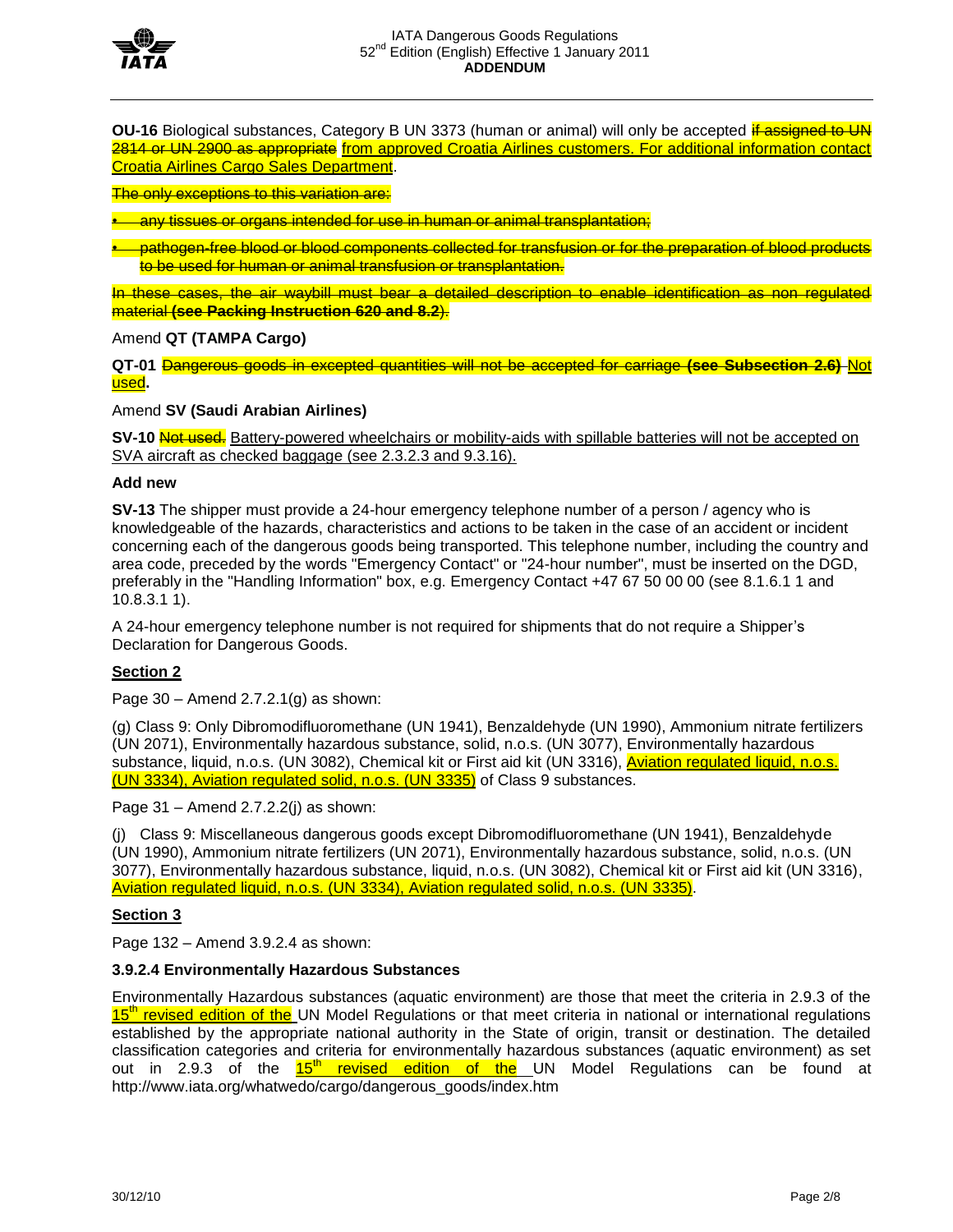

Substances or mixtures dangerous to the aquatic environment not presenting a danger covered by other classes, must be assigned to packing group III and designated:

- UN 3077 Environmentally hazardous substance, solid, n.o.s.; or
- UN 3082 Environmentally hazardous substance, liquid, n.o.s.

# **Section 4**

Table 4.2: Revise the entries as shown:

|                  |                                                             |                       |                           |                    |                                  | Passenger and Cargo Aircraft |                           |              | Cargo Aircraft<br>Only    |             |                          |                        |                       |
|------------------|-------------------------------------------------------------|-----------------------|---------------------------|--------------------|----------------------------------|------------------------------|---------------------------|--------------|---------------------------|-------------|--------------------------|------------------------|-----------------------|
|                  |                                                             | Class<br>or           |                           |                    |                                  |                              | Ltd Qty                   |              | Max                       |             |                          |                        |                       |
| UN/<br>ID<br>no. | Proper Shipping Name/Description                            | Div.<br>(Sub<br>Risk) | Hazard Label(s)           | PG                 | EQ<br>see<br>2.7                 | Pkg<br>Inst                  | Max Net<br>Qty/Pkg        | Pkg<br>Inst  | <b>Net</b><br>Qty/Pk<br>g | Pkg<br>Inst | Max Net<br>Qty/Pkg       | S.P.<br>see<br>4.4     | <b>ERG</b><br>Code    |
| A                | B                                                           | C                     | D                         | E                  | F                                | G                            | H                         | $\mathbf{I}$ | J                         | K           | Г                        | M                      | N                     |
|                  | 2071 Ammonium nitrate fertilizers                           | 9                     | Miscellaneous             | Ш                  | E1                               | Y958                         | 30 kg G                   | 958          | 200 kg                    | 958         | 200 kg                   | A89<br>A90             | 9L                    |
|                  | 1549 Antimony compound, inorganic, solid,<br>n.o.s. $\star$ | 6.1                   | Toxic                     | Ш                  | E1                               | Y645                         | 10 kg                     | 670          | 100 kg                    | 667<br>677  | 200 kg                   | A12                    | 6L                    |
|                  | 3334 Aviation regulated liquid, n.o.s. $\star$ +            | 9                     | <b>Miscellaneous</b>      | Ш                  | E1                               | Y964                         | 30 kg G                   | 964          | 100 L                     | 964         | 220L                     | A27                    | <b>9A</b>             |
|                  | 3335 Aviation regulated solid, n.o.s. ★ †                   | 9                     | Miscellaneous             | Ш                  | E1                               | Y956                         | 30 kg G                   | 956          | 100 kg                    | 956         | 200 kg                   | A27                    | <b>9A</b>             |
|                  | 3054 Cyclohexyl mercaptan                                   | 3                     | Flamm. liquid             | Ш                  | E1                               | Y344                         | 10 <sub>L</sub>           | 355          | 60L                       | 365<br>366  | 220L                     |                        | ЗL                    |
|                  | 1597 Dinitrobenzenes, liquid                                | 6.1                   | Toxic                     | $\mathsf{II}$<br>Ш | E <sub>4</sub><br>F <sub>1</sub> | Y641<br>Y642                 | 1 <sub>L</sub><br>2L      | 654<br>655   | 5L<br>60 L                | 662<br>663  | 60 L<br>$200 +$<br>220L  | A <sub>3</sub>         | 6L<br>6L              |
|                  | 3450 Diphenylchloroarsine, solid                            | 6.1                   | Toxic                     | ı                  | E <sub>0</sub>                   |                              | Forbidden                 |              | Forbidden                 | 673         | $15 \text{ kg}$<br>50 kg |                        | 6L                    |
|                  | 3245 Genetically modified micro-organisms                   | 9                     | <b>Miscellaneous</b>      |                    | E <sub>0</sub>                   |                              | Forbidden                 | 959          | <b>No</b><br>Limit        | 959         | No Limit                 | A47                    | 9L                    |
|                  | 3245 Genetically modified organisms                         | 9                     | <b>Miscellaneous</b>      |                    | E <sub>0</sub>                   |                              | Forbidden                 | 959          | <b>No</b><br>Limit        | 959         | No Limit                 | A47                    | 9L                    |
|                  | 2481 Ethyl isocyanate                                       | 6.1(3)                |                           |                    |                                  |                              | Forbidden                 |              | Forbidden                 |             | Forbidden                | A174                   | $\overline{3P}$<br>6F |
|                  | 2483 Isopropyl isocyanate                                   | 6.1(3)                |                           |                    |                                  |                              | Forbidden                 |              | Forbidden                 |             | Forbidden                | A174                   | 6F<br>6H              |
|                  | 3249 Medicine, solid, toxic, n.o.s.                         | 6.1                   |                           | Ш<br>Ш             | E4<br>E1                         | Y644<br>Y645                 | $1$ kg<br>$5k$ a<br>10 kg | 669<br>670   | 25 kg<br>100 kg           | 676<br>677  | 100 kg<br>200 kg         | A <sub>3</sub><br>A801 | 6L<br>6L              |
|                  | 3208 Metallic substance, water-reactive,                    | 4.3                   | Dang. when wet            | $\mathbf{I}$       | E <sub>0</sub>                   |                              | Forbidden                 |              | Forbidden                 | 487         | 15 kg                    | A <sub>3</sub>         | 4W                    |
|                  | $n.o.s. \star$                                              |                       |                           | $\mathsf{II}$<br>Ш | E <sub>2</sub><br>E1             | Y475<br>¥476<br>Y477         | 5 kg<br>10 <sub>kg</sub>  | 483<br>485   | 15 kg<br>25 kg            | 489<br>491  | 50 kg<br>100 kg          |                        | 4W<br>4W              |
|                  | 3290 Toxic solid, corrosive, inorganic,<br>n.o.s. $\star$   |                       | 6.1 (8) Toxic & Corrosive | $\mathbf{I}$       | E <sub>5</sub>                   |                              | Forbidden                 | 665          | 1 kg                      | 672         | 25 ka<br>$15$ kg         | A <sub>5</sub>         | 6C                    |
|                  |                                                             |                       |                           | $\mathbf{H}$       | E <sub>4</sub>                   | Y644                         | 1 kg                      | 668          | 15 kg                     | 675         | 50 kg                    |                        | 6C                    |
|                  | 2928 Toxic solid, corrosive, organic, n.o.s. ★              |                       | 6.1 (8) Toxic & Corrosive | ı                  | E <sub>5</sub>                   |                              | Forbidden                 | 665          | 1 kg                      | 672         | 25 kg<br>15 kg           | A <sub>5</sub>         | 6C                    |
|                  |                                                             |                       |                           | Ш                  | E <sub>4</sub>                   | Y644                         | $1$ kg                    | 668          | 15 kg                     | 675         | 50 kg                    |                        | 6C                    |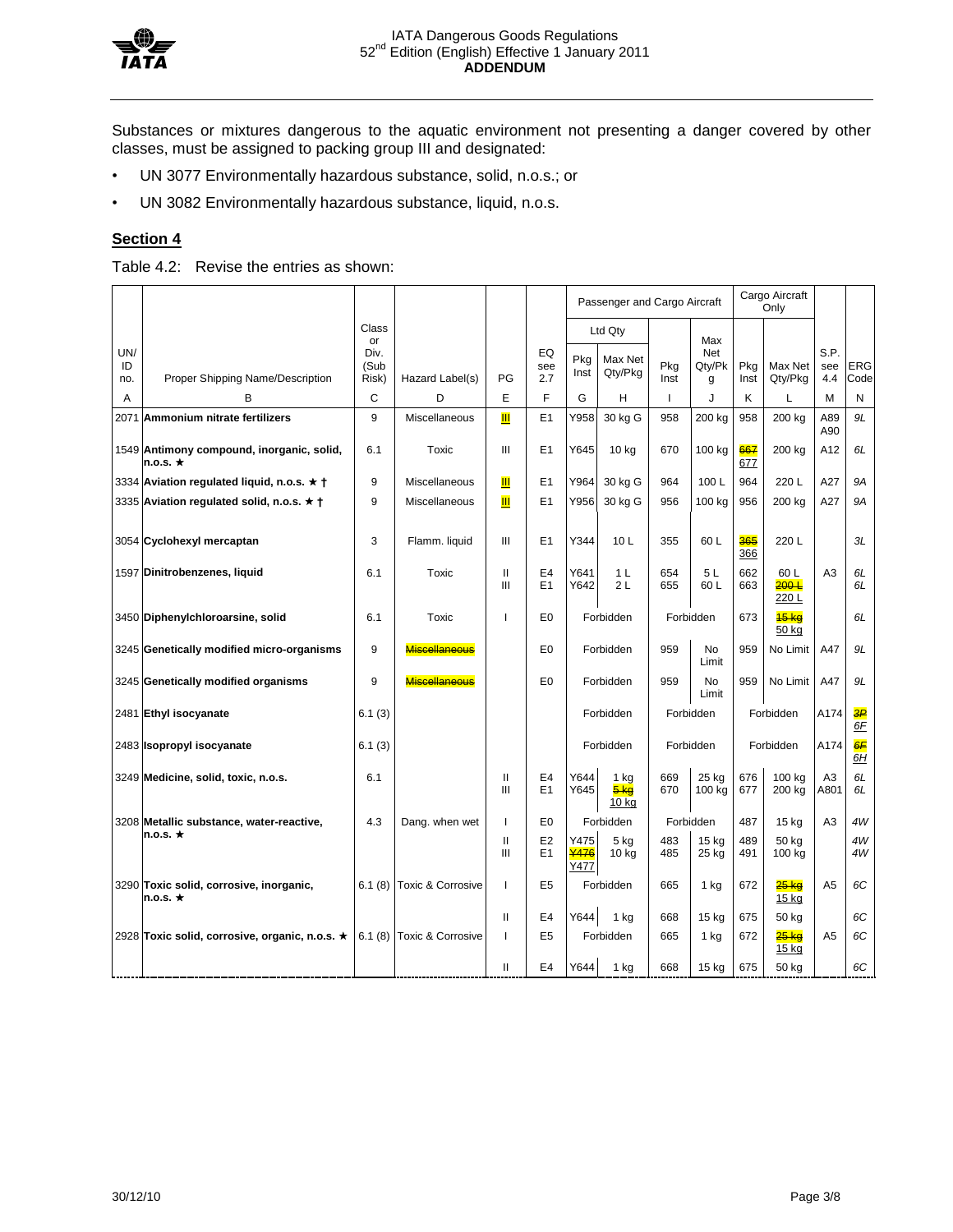

# **Section 5**

Page 384 – Revise packing instruction 202 as shown:

- (i) Open cryogenic receptacles must bear the following marks permanently affixed e.g. by stamping, engraving or etching:
	- the manufacturer's name and address;
	- the model number or name:
	- the serial or batch number:
	- the UN number and proper shipping name of gases for which the receptacle is intended;
	- the capacity of the receptacle in litres.

#### *Note:*

*The marking on open cryogenic receptacles will become mandatory with effect 1 January 2012 for open cryogenic receptacles manufactured after 1 January 2012. The size of the marking must be as set out for cylinders in 6.4.2.7.1. Open cryogenic receptacles manufactured prior to 1 January 2012 are not required to be so marked.*

(j) Open cryogenic receptacles are permitted for argon, krypton, neon, nitrogen and xenon refrigerated liquids.

Page 412 – Revise Packing Instruction 377 as shown:

### **OUTER PACKAGINGS**

| Type        | Drums        |         |       |                | <b>Boxes</b> |         |         |                            |            |         |  |
|-------------|--------------|---------|-------|----------------|--------------|---------|---------|----------------------------|------------|---------|--|
| Desc.       | <b>Steel</b> | Plywood | Fibre | <b>Plastic</b> | <b>Steel</b> | Wood    | Plywood | Recon-<br>stituted<br>wood | Fibreboard | Plastic |  |
| <b>Spec</b> | 1A2          | 1D      | 1G    | IH2            | 4A           | 4C1 4C2 | 4D      | 4F                         | 4F<br>4G   | 4H1 4H2 |  |

Page 422 – Revise Packing instruction 454 as shown:

## **Additional Packing Requirements**

- each reel must be placed in a tightly closed metal or strong cardboard or fibreboard inner packaging with a cover held in place by adhesive tape or paper;
- packagings must meet Packing Group II performance standards;
- fibre drums (1G) may only contain 600 m of film.

*Single packagings are not permitted.*

Page 449 – Revise Packing Instruction 492 as shown:

| <b>COMBINATION PACKAGINGS</b>            |                                                                                                                                                                                                                  |                                                  |                                                   |  |  |  |  |
|------------------------------------------|------------------------------------------------------------------------------------------------------------------------------------------------------------------------------------------------------------------|--------------------------------------------------|---------------------------------------------------|--|--|--|--|
| UN Number                                |                                                                                                                                                                                                                  | Total quantity per package<br>passenger aircraft | Total quantity per package<br>Cargo Aircraft Only |  |  |  |  |
| UN 3292, Batteries, containing<br>sodium | Batteries may be offered for transport<br>and transported unpacked or in<br>protective enclosures such as fully<br>enclosed or wooden slatted crates<br>that are not subject to the<br>requirements of Section 6 | Forbidden                                        | No limit                                          |  |  |  |  |
| UN 3292, Cells, containing sodium        |                                                                                                                                                                                                                  | 25 kg <mark>G</mark>                             | 25 kg No limit                                    |  |  |  |  |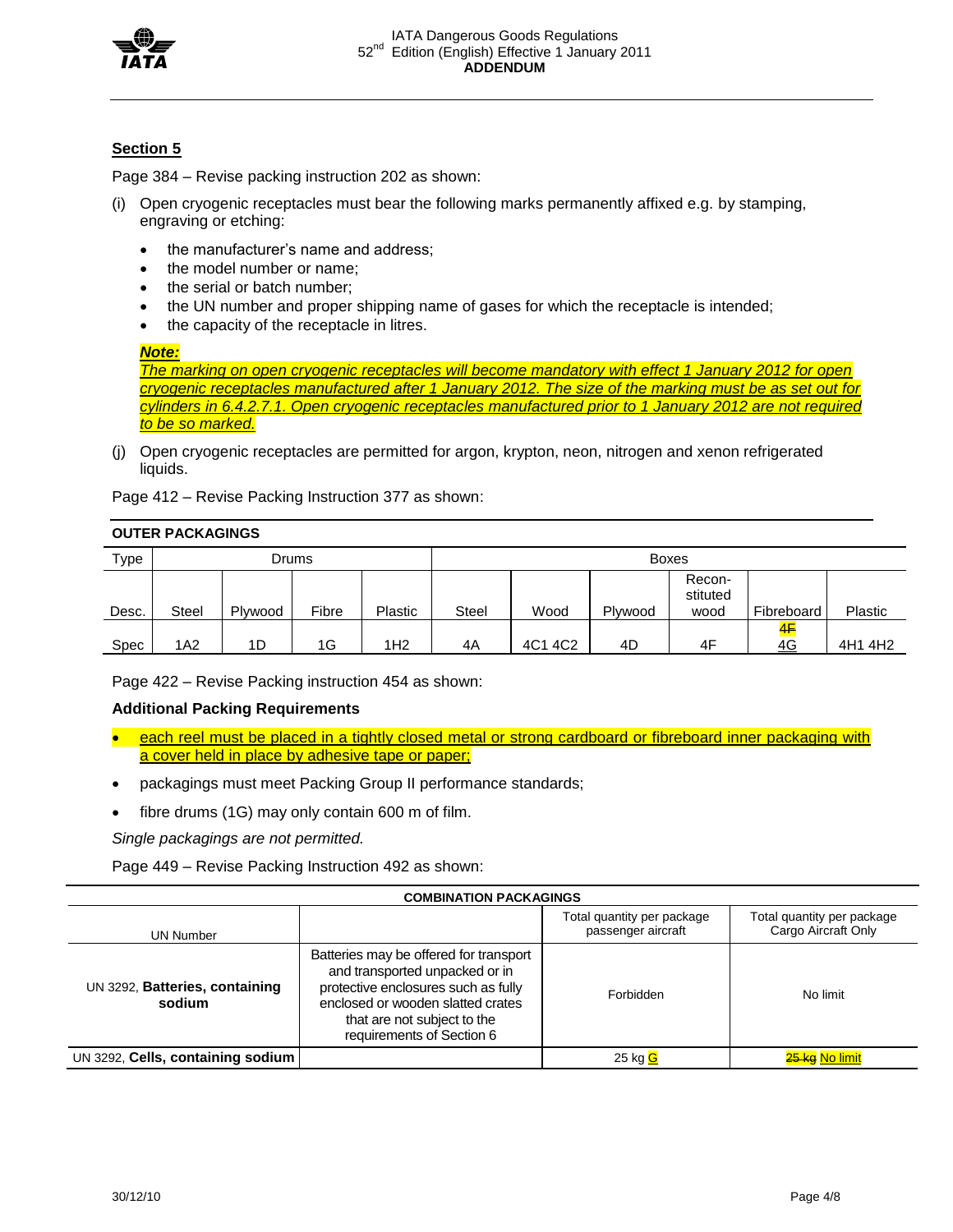

Page 468 – Revise Packing Instruction 565 as shown:

## **Additional Packing Requirements**

Oxygen generator, chemical containing oxidizing substances, including when fitted in associated equipment e.g. passenger service units (PSUs), protective breathing equipment (PBE) etc, must meet all the following conditions:

- (a) the generator, without its packaging, must be capable of withstanding a 1.8 m (6 ft) drop test onto a rigid, non-resilient, flat and horizontal surface in the position most likely to cause actuation without loss of its contents and without actuation. For PBE, which are in a vacuum-sealed bag as part of their containment system, this test may be conducted on the PBE in the vacuum-sealed bag;
- (b) when a generator is equipped with an actuating device it must have at least two positive means of preventing unintentional actuation For PBE, which are in a vacuum-sealed bag as part of their containment system, the vacuum-sealed bag may be considered the second positive means of preventing unintentional actuation. For oxygen generators, indicative methods of preventing unintentional activation are as follows:
	- 1. mechanically actuated devices:
		- (i) two pins, installed so that each is independently capable of preventing the actuator from striking the primer;
		- (ii) one pin and one retaining ring, each installed so that each is independently capable of preventing the actuator from striking the primer; or
		- (iii) a cover securely installed over the primer and a pin installed so as to prevent the actuator from striking the primer and cover.
	- 2. electrically actuated devices: The electrical leads must be mechanically shorted and the mechanical short must be shielded in metal foil.

# 3. For PBE:

 $(i)$  a pin so as to prevent the actuator from striking the primer; and

(ii) placed in protective packaging such as a vacuum-sealed bag.

- (c) the generator(s) must be transported in a package which will meet the following requirements when one generator in the package is actuated:
	- 1. other generators in the package will not be actuated,
	- 2. packaging material will not ignite, and
	- 3. the outside surface temperature of the completed package will not exceed  $100^{\circ}C$  (212 $^{\circ}F$ );

#### *Note:*

*To enable test (c) (1), (2) and (3) to be conducted on PBE, it is acceptable to break the vacuum-sealed bag to actuate the generator before placing in the package.*

Page 497 – Revise Packing Instruction 681 as shown

| Type  |       | <b>Boxes</b><br><b>Drums</b> |       |                 |              |         |         |                            |            |         |
|-------|-------|------------------------------|-------|-----------------|--------------|---------|---------|----------------------------|------------|---------|
| Desc. | Steel | Plywood                      | Fibre | <b>Plastic</b>  | <b>Steel</b> | Wood    | Plywood | Recon-<br>stituted<br>wood | Fibreboard | Plastic |
| Spec  | 1A2   | 1D                           | 1G    | 1H <sub>2</sub> | 4A           | 4C1 4C2 | 4D      | 4F                         | 4F<br>4G   | 4H1 4H2 |

#### **OUTER PACKAGINGS**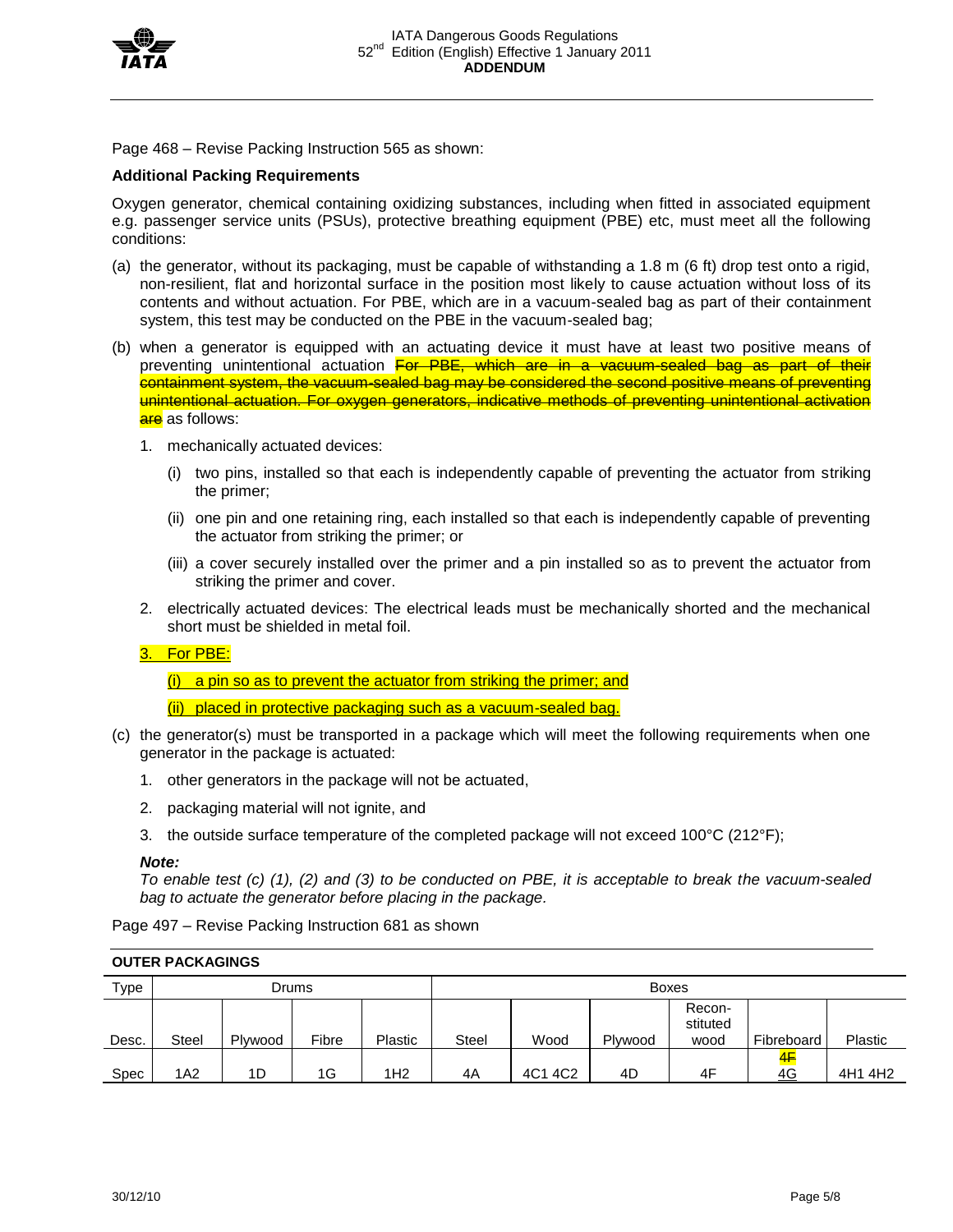

#### Page 518 – Revise Packing Instruction 876 as shown

| <b>OUTER PACKAGINGS</b> |              |         |       |                |              |         |         |                            |            |                |  |  |
|-------------------------|--------------|---------|-------|----------------|--------------|---------|---------|----------------------------|------------|----------------|--|--|
| Type                    | Drums        |         |       |                | <b>Boxes</b> |         |         |                            |            |                |  |  |
| Desc.                   | <b>Steel</b> | Plywood | Fibre | <b>Plastic</b> | <b>Steel</b> | Wood    | Plywood | Recon-<br>stituted<br>wood | Fibreboard | <b>Plastic</b> |  |  |
|                         |              |         |       |                |              |         |         |                            | <u> 4F</u> |                |  |  |
| Spec                    | 1A2          | 1D      | 1G    | IH2            | 4A           | 4C1 4C2 | 4D      | 4F                         | 4G         | 4H1 4H2        |  |  |

Page 519 – PI 950, Revise Note to read:

### *Note:*

*Replacements for the dangerous goods permitted in paragraphs (b) and (c) (c) and (d) must not be carried under this packing instruction.*

Page 524 – PI 956 Insert FX-06

Page 534 – PI 964 Insert FX-06

Page 535 – PI 964 revise as shown:

| <b>COMBINATION PACKAGINGS</b> |                                  |  |  |  |  |  |
|-------------------------------|----------------------------------|--|--|--|--|--|
| Inner Packaging (see 6.1)     | Net quantity per inner packaging |  |  |  |  |  |
| Glass                         | 10.0 $L$                         |  |  |  |  |  |
| Metal                         | <del>30.0 </del> 40.0 L          |  |  |  |  |  |
| Plastic                       | 40.0 L 30.0 L                    |  |  |  |  |  |

# Page 535 – PI Y964 Insert FX-06

Page 537 – Revise Packing Instruction 965 as shown:

# **Additional Requirements – Section I**

- lithium ion cells and batteries must be placed in inner packagings that completely enclose the cell or battery then placed in an outer packaging. The completed package for the cells or batteries must meet the Packing Group II performance standards;
- lithium batteries with a mass of 12 kg or greater and having a strong, impact-resistant outer casing, or assemblies of such batteries, may be transported when packed in strong outer packagings in or protective enclosures. The packagings need not meet the requirements of Section 6 of these Regulations. The packagings must be approved by the appropriate authority of the State of origin. A copy of the document of approval must accompany the consignment;
- batteries manufactured after 31 December 2011 must be marked with the Watt-hour rating on the outside case.

Page 542 – Revise Packing Instruction 968 as shown:

# **Additional Requirements – Section I**

- lithium metal cells and batteries must be placed in inner packagings that completely enclose the cell or battery then placed in an outer packaging. The completed package for the cells or batteries must meet the Packing Group II performance standards;
- lithium batteries with a mass of 12 kg or greater and having a strong, impact-resistant outer casing, or assemblies of such batteries, may be transported when packed in strong outer packagings in or protective enclosures. The packagings need not meet the requirements of Section 6 of these Regulations. The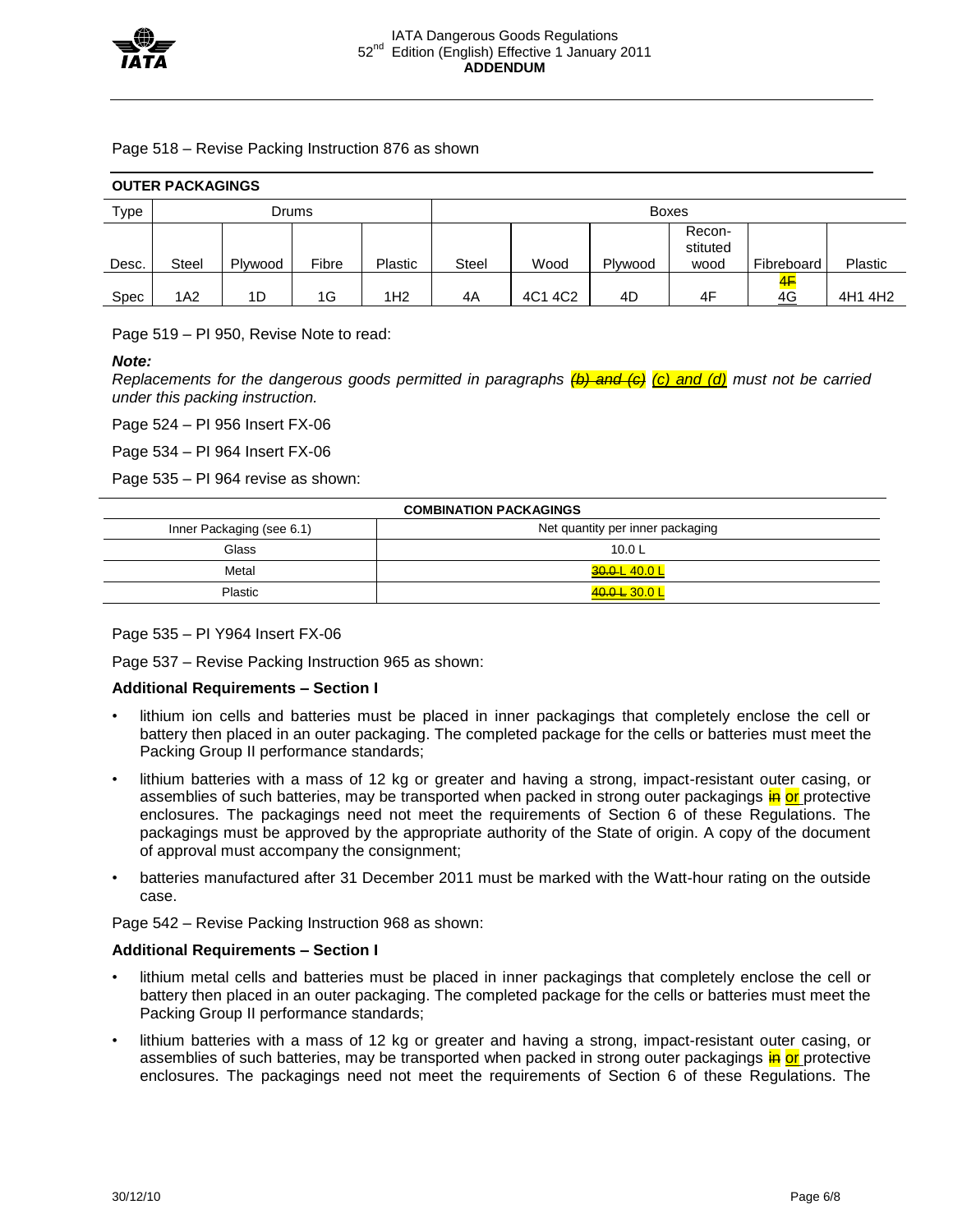

packagings must be approved by the appropriate national authority of the State of origin. A copy of the document of approval must accompany the consignment.

# **Section 7**

Page 595 Revise Figure 7.1.A as shown:

**FIGURE 7.1.A Limited Quantities Mark (7.1.5.3)**

**Name: Limited Quantity** 

**Minimum dimensions: 100 mm × 100 mm** 

**For small packages the dimensions may be reduced to not less than 50 mm x 50 mm provided the marking remains clearly visible** 

**Minimum width of line forming the diamond: 2 mm**

**The symbol "Y" must be placed in the centre of the mark and must be clearly visible Top and bottom portions and line must be black, centre area white or suitable contrasting background.**

### **Section 8**

Page 620 – 8.1.5 Insert FX-18

Page 632 – In Figure 8.1.I and Figure 8.1.J delete "III" from packing group column for UN 1845, Dry ice

# **Section 9**

Page 644 – Revise 9.3.2.2.5 as shown:

**9.3.2.2.5** Explosives of Division 1.4B must not be loaded with other explosives except for Division 1.4S. When loaded on the same aircraft with explosives other than Division 1.4S, Division 1.4B explosives must be loaded into separate unit load devices and when stowed aboard the aircraft, the unit load devices must be separated by other cargo with a minimum separation distance of 2 m. When not loaded in a unit load device Division 1.4B and other explosives must be loaded into different, non-adjacent loading positions and separated by other cargo with a minimum separation distance of 2 m.

### **Section 10**

Page 721 – In Figure 10.8.E delete "III" from packing group column for UN 1845, Carbon dioxide, solid

# **Appendix A**

Page 732 – Revise definition of Cargo as shown:

**CARGO** For the purposes of these Regulations, any property carried on an aircraft other than mail **stores** and accompanied or mishandled baggage.